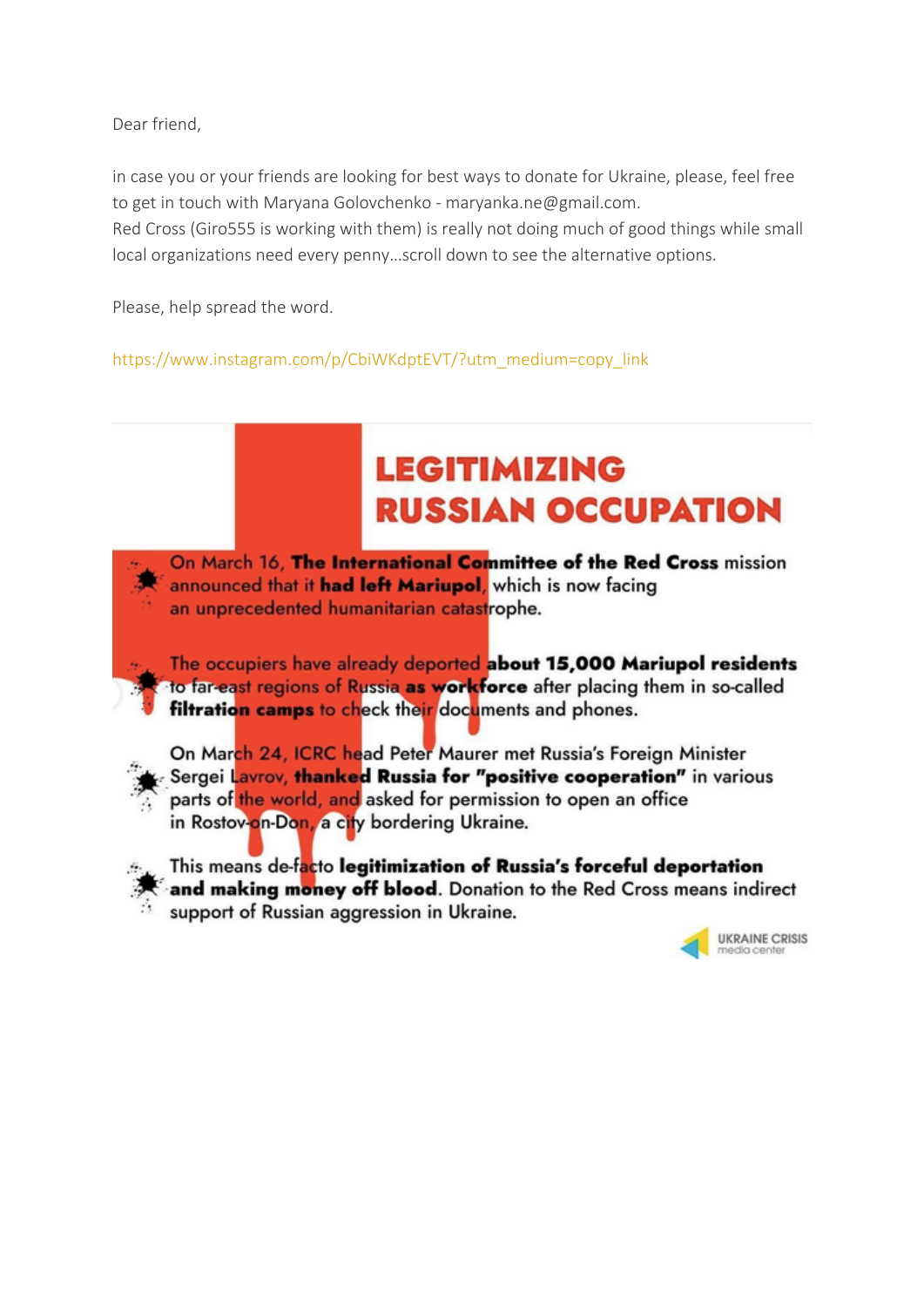# 1. Sergiy Prytula Charitable foundation

We - the CO Charitable Foundation of Serhiy Prytula, have supplied the Ukrainian army for many years now. In these challenging times, we are collecting aids and responding directly to the pressing needs of The Territorial Defense, Armed Forces of Ukraine, National Guard and other military units of the Ukrainian Army.

https://www.prytula-co.org/

## 2. Troyansky Volunteers

The united community of volunteer organizations of Desnianskyi district in Kyiv: community of associations of houses of Desnianskyi district, public reception of deputies of the Udar party of Desnianskyi district, NGO BikeDay Kyiv

What do Troyansky Volunteers do?

- We bake and distribute bread for the inhabitants of Troyeschina district of Kyiv
- Help the elderly people
- Pack and deliver medicines for those, who are physically unable to get it
- Help the Civil Defense groups
- Help our neighbourhood community to take care of those who need help
- Organize transport and provide logistics for the transportation of humanitarian goods from Western Ukraine
- Share relevant information
- Agitate to unite in community to the residents of the houses for mutual assistance

Together to victory

https://www.facebook.com/TROYAVolontiers

#### https://fb.watch/c0dX6n2Ib-/

My childhood friend Anna Danylenko is the leader of this movement. Person, who I dearly love and trust. Throughout years she has proven herself as a dedicated, responsible and compassionate leader. She organized a number of big events, among others – an annual Bike day – an event that attracts over 15000 cyclists from around Ukraine. She has always been the soul of our company of friends – inspiring, optimistic and full of energy.

To support us \*\*\*\*\*\*\*\*\*\* PayPal: bikeday.kiev@gmail.com \*\*\*\*\*\*\*\*\*\*\*

SWIFT for USD IBAN: UA623220010000026203307622239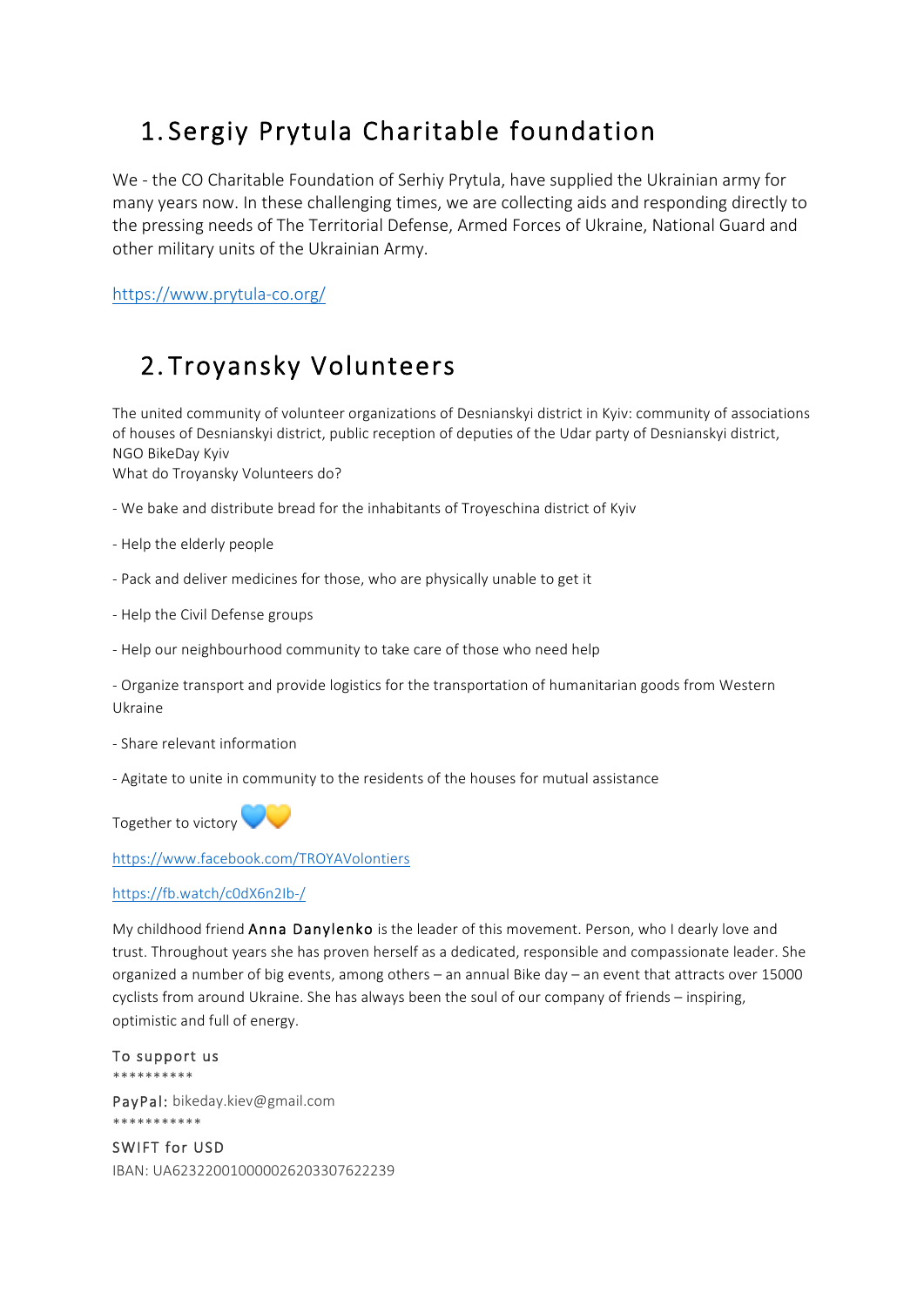Account No: 26203307622239 Receiver: DANYLENKO ANNA, \*\*\*\*\*\*\*\*\*\*\*\*\*

### Account SEPA for Euro

Account number (IBAN): GB65CLJU00997182222937 BIC: CLJUGB21 Account Holder Name: DANYLENKO ANNA TIN (Taxpayer Identification Number): 3172516363 Bank: Clear Junction Limited Bank address: 15 Kingsway, London WC2B 6UN

## 3. Illuminate Foundation

### https://www.patreon.com/illuminatefund

In the dark times, we united our efforts to help Ukrainian children and their families to revitalize their lives. Please have a look at us here. The services we aim to provide:

- Psychological support for children and their families who are internally displaced or were forced to flee the country and don`t have access to professional psychological support.
- Direct financial support for families and children in crisis.
- Legal and Integration Consultations for families abroad willing to adopt or provide foster care for Ukrainian kids settling into a new country: the application process for kindergartens, schools, introduction to the healthcare system, etc. Elimination of the language gap & establishing a connection between families with kids and organizations working on the ground.
- Further steps: development of learning materials and setting up centers for kids and families on how to rebuild their physical, emotional, intellectual, relational, spiritual well-being.

### 4. Kolo ua – critical support for Ukrainian Defenders

### https://koloua.com/en

We quickly supply the essential equipment to our soldiers in hot spots. Our main focus is medium-sized orders that often go overlooked by large foundations. Individual volunteers can't afford them, so KOLO is here to fill the void.

- Helmets and body armor
- Satellite phones and tactical radio equipment
- Quadcopters and drones
- Thermal imagers and sights